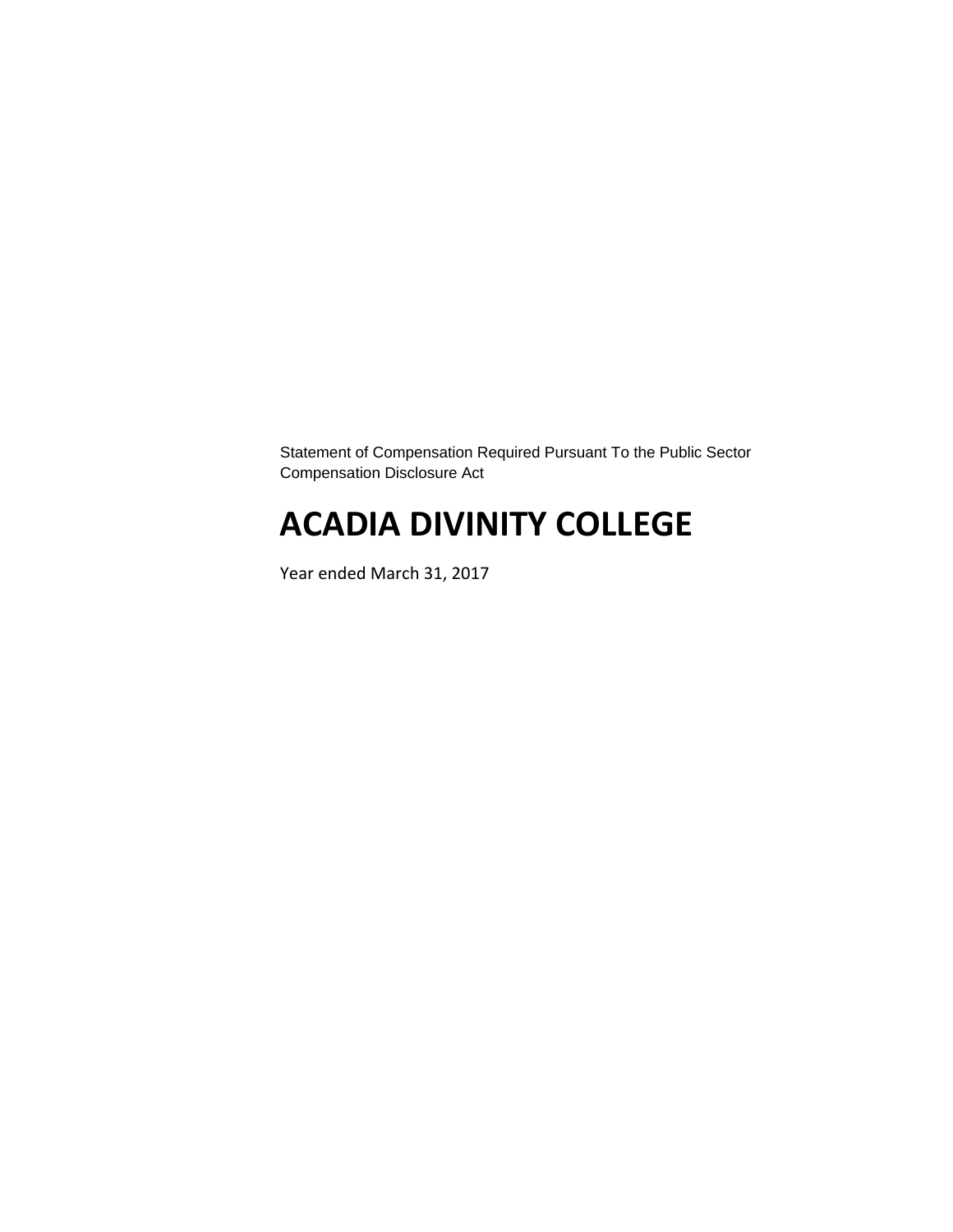

**KPMG LLP**  Suite 1500 Purdy's Wharf Tower I 1959 Upper Water Street Halifax NS B3J 3N2 Canada

Telephone (902) 492-6000 Telefax (902) 492-1307 www.kpmg.ca

### **INDEPENDENT AUDITORS' REPORT**

To the Board of Trustees of Acadia Divinity College

We have audited the accompanying Statement of Compensation Required Pursuant To the Public Sector Compensation Disclosure Act for Acadia Divinity College for the year ended March 31, 2017, and notes, comprising a summary of significant accounting policies and other explanatory information (together the "statement"). The statement has been prepared by management in accordance with the financial reporting provisions in section 3 of the Public Sector Compensation Disclosure Act dated December 10, 2010.

### *Management's Responsibility for the Statement*

Management is responsible for the preparation of the statement in accordance with the financial reporting provisions in section 3 of the Public Sector Compensation Disclosure Act dated December 10, 2010. This includes determining that the basis of accounting is an acceptable basis for the preparation of the statement in the circumstances, and for such internal control as management determines is necessary to enable the preparation of the statement that is free from material misstatement, whether due to fraud or error.

### *Auditors' Responsibility*

Our responsibility is to express an opinion on this statement based on our audit. We conducted our audit in accordance with Canadian generally accepted auditing standards. Those standards require that we comply with ethical requirements and plan and perform the audit to obtain reasonable assurance about whether the statement is free from material misstatement.

An audit involves performing procedures to obtain audit evidence about the amounts and disclosures in the statement. The procedures selected depend on our judgment, including the assessment of the risks of material misstatement of the statement, whether due to fraud or error. In making those risk assessments, we consider internal control relevant to the entity's preparation of the statement in order to design audit procedures that are appropriate in the circumstances, but not for the purpose of expressing an opinion on the effectiveness of the entity's internal control. An audit also includes evaluating the appropriateness of accounting policies used and the reasonableness of accounting estimates made by management, as well as evaluating the overall presentation of the statement.

We believe that the audit evidence we have obtained is sufficient and appropriate to provide a basis for our audit opinion.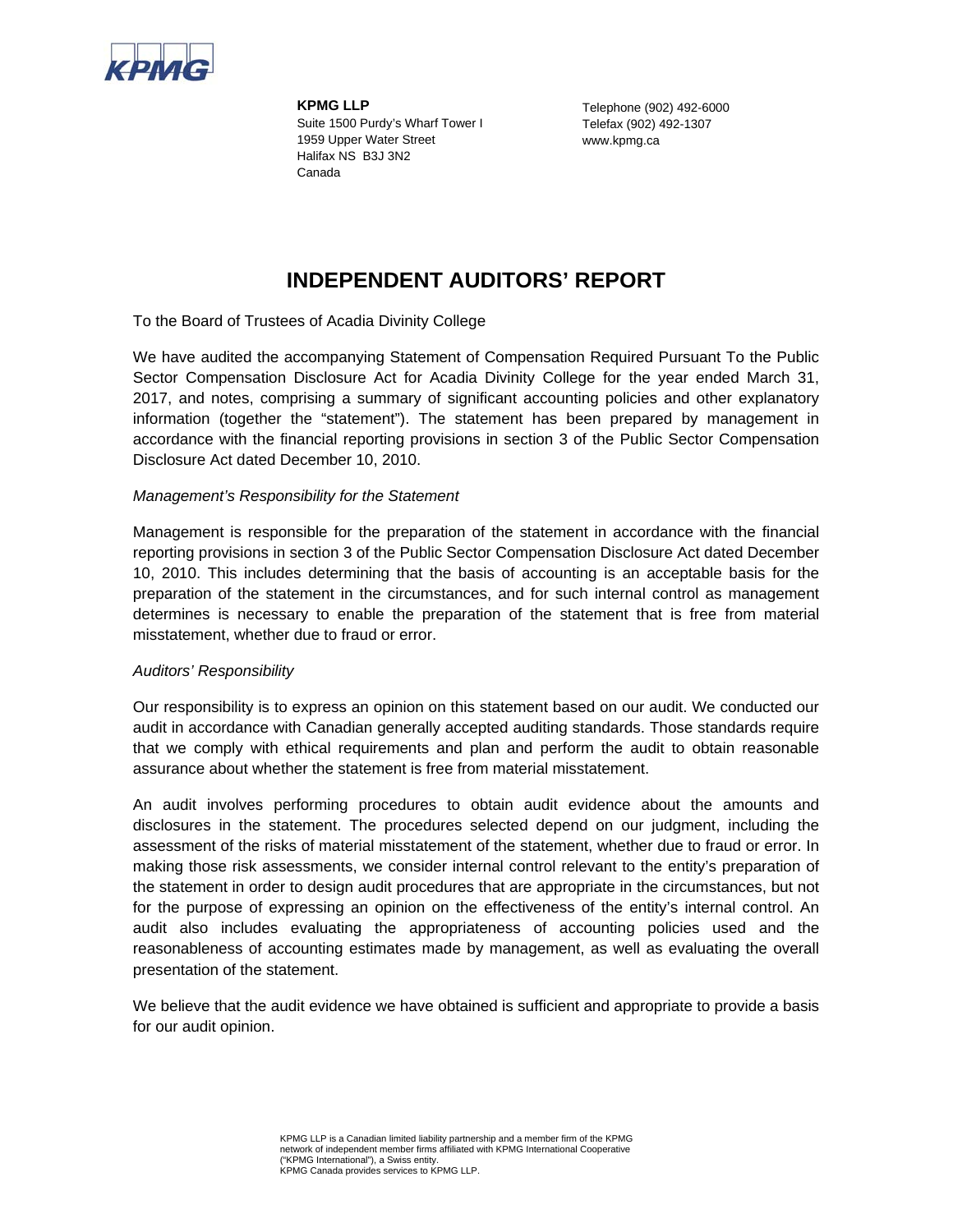

### *Opinion*

In our opinion, the Statement of Compensation Required Pursuant To the Public Sector Compensation Disclosure Act for Acadia Divinity College for the year ended March 31, 2017 is prepared, in all material respects, in accordance with the financial reporting provisions in section 3 of the Public Sector Compensation Disclosure Act dated December 10, 2010.

### *Basis of Accounting*

Without modifying our opinion, we draw attention to the basis of reporting note to the statement, which describes the basis of accounting. The statement is prepared to meet the requirement of the Public Sector Compensation Disclosure Act dated December 10, 2010. As a result, the statement may not be suitable for another purpose.

 $KPMG$  11P

Chartered Professional Accountants, Licensed Public Accountants

June 21, 2017

Halifax, Canada